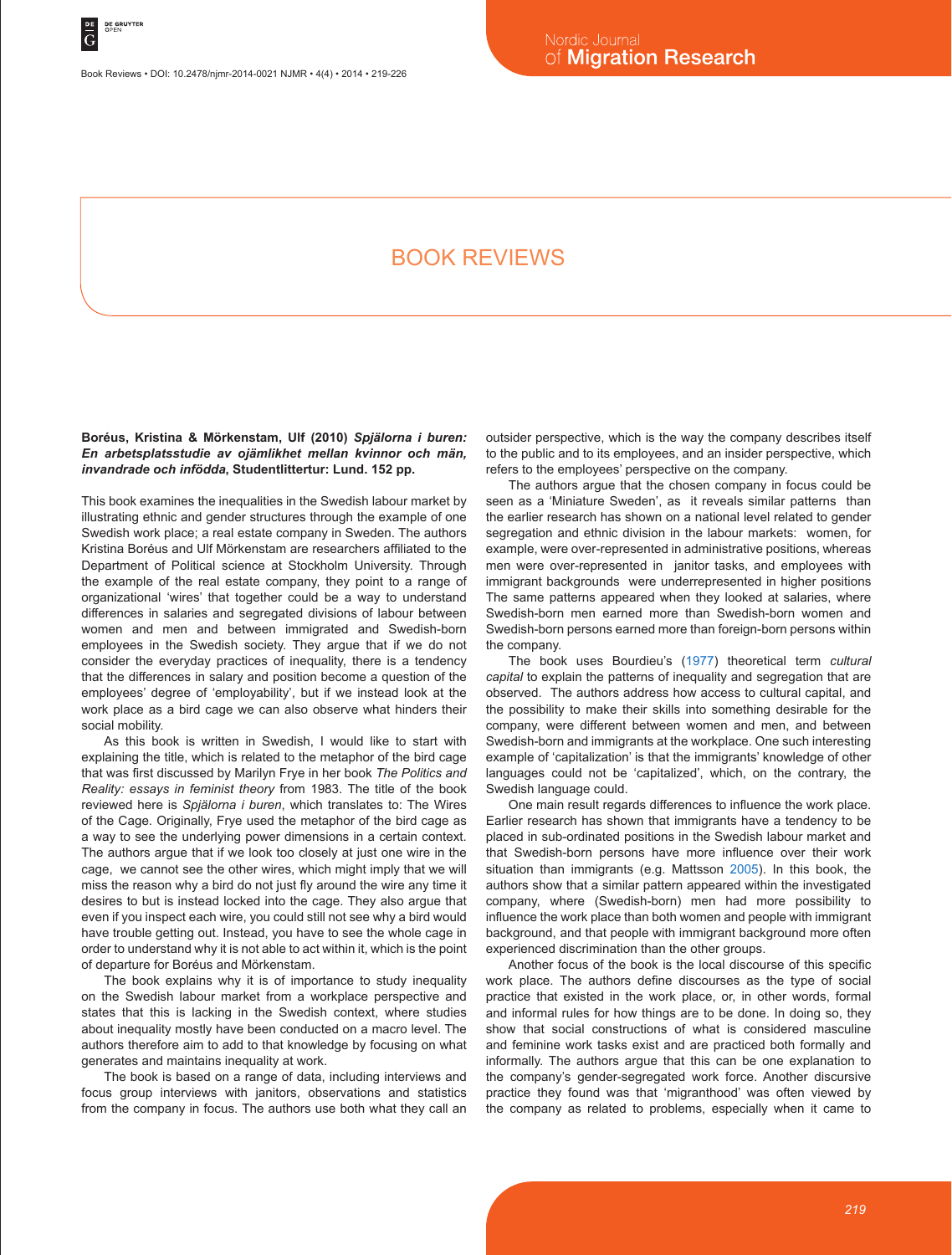the people living in the apartments and houses that the real estate company owned. Areas with a high concentration of people with an immigrant background were thought as problematic and as demanding more resources. The authors hence argue that in a society where immigrants are often problematized, it is hard to believe that this would not affect the relationship between individuals of foreign and non-foreign background at a work place.

Another conclusion in the book refers to the birdcage metaphor, arguing that there is a discrepancy between the self-image of the work place – being based on equality between women and men and between Swedish born and immigrants – and the actual inequality that existed at the workplace. One such example could be that the janitors with immigrant background were often used as interpreters when dealing with people with immigrant background living in the apartments that the company owned, yet this skill was not capitalized or rewarded in the same way as other skills needed. Employees who had well-spoken and well-written Swedish language were premiered with higher salary or by getting higher or administrative positions at the work place.

The strength of the book is that it has an ambitious aim to add to the knowledge base on what it is that generates and maintains inequality in working life in Sweden. It shows how situated knowledge is generated and maintained in a particular work place. However, the book does not convince me about what it is that shapes this situated knowledge and why it is maintained in this particular work place. The book does also have problems of convincing reader why this particular work place could or should be seen as a 'Miniature Sweden'. I think it has something to do with that the perspective of women with immigrant backgrounds is missing. Even if this was not a deliberate sample, there were no women with immigrant background working in the estate at the time of the study. Hence, it only represents part of the 'Miniature Sweden'. One could of course see this result as strength (if more explicitly discussed in the book) as it shows how women with immigrant background are seemingly invisible in the Swedish labour market. Another strength of the book is that it gives researchers and students a framework for how to study an organization in order to find underlying power structures. However, the birdcage metaphor might have served a better purpose if introduced in the beginning instead of at the end. This would have given the study a clear theoretical point of departure and it would also have given the reader an early understanding of the title of the book. Lisa Salmonsson\*

PhD, Department of Sociology at Stockholm University

#### **References**

- Frye, M 1983, *The Politics and Reality: essays in feminist theory,*  Crossing Press, New York.
- Mattsson, K 2005, Diskrimineringens andra ansikte svenskhet och "det vita västerländska." *Bortom Vi Och Dom–Teoretiska Reflektioner Om Makt, Integration Och Strukturell Diskriminering, SOU*, *41*.

## **Geiger, Martin & Pécoud, Antoine (eds.) (2013)** *Disciplining the Transnational Mobility of People***, Basingstoke & New York: Palgrave Macmillan. 259 pp.**

This volume explores the ways in which contemporary migration politics strive towards 'disciplining' international mobility. Not too long ago, the main objective was for states (especially affluent destination states) to *control* their borders. But since the 1990s, Antoine Pécoud argues in his introductory chapter, the control objective has gradually been overlaid by the ambition to *discipline* international mobility, and migration management has become the new catchword in migration policy debates in the post-Fortress Europe-era. However, Pécoud emphasizes, 'This is not to say that the fixation with control has disappeared, or that immigration and border policies have fundamentally changed. Rather, it is to recognize that the objective of defending receiving states from unwanted migrants is both embedded in, and complemented by, the larger goals to organize human mobility and discipline people's movements and behaviours' ( p. 1).

Discipline escapes simple definition, but instead denotes the broader configuration of discourses and practices that distinguish migration policy today. Among other things, disciplinary migration politics is characterized by its involvement of a broad range of actors at national, regional and international levels as states have realized that they cannot unilaterally impose order on transnational flows. It is further distinguished by its multiple methods: it does not only work through coercive measures but also through the subtle means of protection and persuasion, as well as the self-disciplining of individual migrants so that they willingly adhere to norms and rules that do therefore not need to be coercively enforced. Relative to control, discipline or migration management is presented as a more positive, humane and liberal approach to migration by its advocates. It ultimately also relies on the promotion of a particular world-view, which points to the importance for researchers to pay attention to discourses and representations.

The study of migration politics was long dominated by typical political science concerns with domestic policy process analyses and cross-national comparisons. This volume convincingly demonstrates not only that migration politics has changed towards greater complexity but also that scholars need to employ a broader set of methodological and conceptual tools to account for this new reality. It could therefore be read by scholars as well as student and interested publics. In its striving to re-orient the study of migration politics, the volume can be read as pertaining to a growing strand of scholarship that shares the same ambition (see e.g. Feldman 2011; Walters 2010) and that includes the editors' previous volume (Geiger and Pécoud 2010).

The volume is interdisciplinary in character, with contributors from anthropology, ethnology, geography, law, political science and sociology. The chapters cover a broad range of themes: European Union policy, civil society activism, marriage migration, anti-trafficking efforts, smart surveillance, Argentinian female migration and human rights, Cameroonian consulate officers, voluntary return, asylum and the controversies regarding the treatment of Thai workers in the berry picking industry in Sweden. The scholarship is overall sound and the themes are interesting, topical and in some instances novel. I cannot do them all justice but will concentrate on a few of the contributions.

Martin Geiger's chapter expands on the themes presented in the introduction, detailing the transformation of migration politics from control to discipline. This is an excellent contribution, which presents the ongoing paradigm change with attention to details as well as the broad picture. After an historical overview, Geiger traces how international actors and arenas have made their way into migration governance. International organizations, non-governmental organizations as well as informal arenas for discussions such as the Regional Consultative Processes have increasingly come to complement (and challenge) unilateral state action in this area. The most original part of the chapter discusses the emergence of a disciplinary, post-control-spirit and especially the invention and

*<sup>\*</sup> E-mail: lisa.salmonsson@sociology.su.se*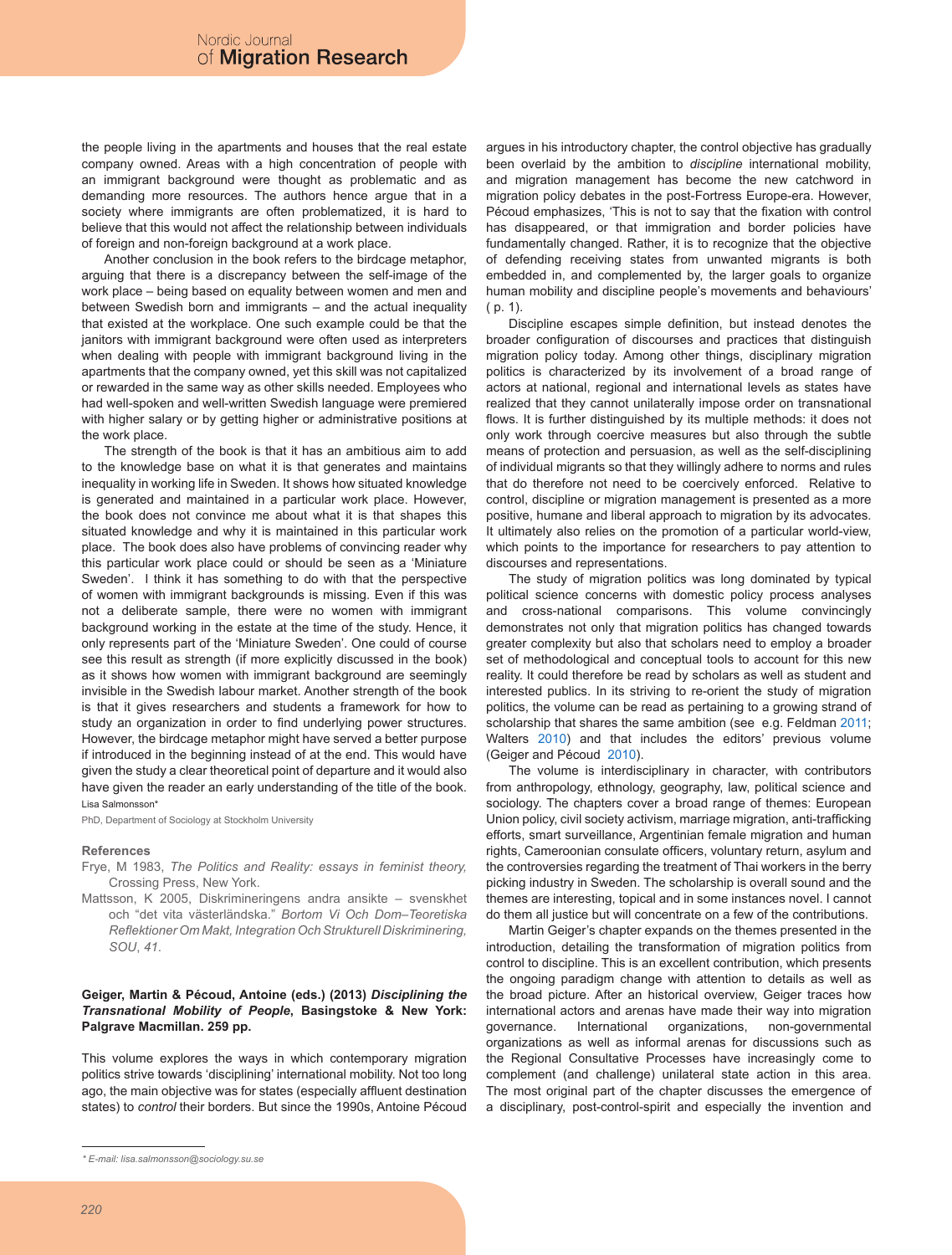popularization of the term 'migration management'. In the early 1990s, the Commission on Global Governance commissioned Bimal Ghosh and collaborators to come up with recommendations for an improved migration regime. 'Migration management' was coined in this context (Ghosh 2000), and then taken up by the International Organization for Migration (IOM), which spread it in governance circles at the same time as the organization itself was expanding. The term has acquired ground, argues Geiger, because it managed to call for certain openness without challenging state authority, because it is fluid and escapes precise definition, and because it depoliticizes migration. It is clear that this concept has been instrumental for the practices and discourses of the wider disciplining measures, which the author also explores in the chapter.

Bas Schotel approaches migration management from the perspective of legal theory. The empirical focus is migration management in the EU, but the points that are made are relevant for migration management discussions also in other contexts. The main argument is that migration management runs counter to the rule of law. In rule of law, the asymmetrical relationship between authorities and individuals is made explicit, which makes it possible for the weaker part to claim and receive protection. The optimistic ring of migration management catchwords such as 'win-win-win solutions' overshadows this asymmetry and thus removes the trigger for rule of law. Moreover, in migration management the concern is with flows rather than individuals: 'The target of immigration policy is not a legal norm subject who is required to obey the law. The central target of migration policy is an object, that is, a flow, which "is to be managed"' (p. 75–76). Migration management, therefore, challenges the rule of law, which may have adverse consequences for protection of migrants' rights.

Another very different but very stimulating contribution is Anne-Marie D'Aoust's chapter on marriage migration. D'Aoust commences in the important observation that while marriage migration is the main mode of entry in the EU as well as in the U.S., it is relatively neglected in research, which instead tends to privilege labour migration. She argues that marriage migration has become increasingly securitized in legislation and political discourse. Relying on Michel Foucault, she develops the fruitful notion of 'technologies of love' as a conceptual tool capturing the diverse disciplining practices concerned with assessing 'true' relationships and detecting 'fake', 'grey', 'arranged' and 'forced' marriages. The author convincingly demonstrates that 'though migration management might have become increasingly tool-based, technocratic and de-politicized, emotions such as love nonetheless act as crucial technologies in regulating who can be let in, and who "belongs"' (p. 105). And the end result is asymmetrical demands on migrant marriages, which need to display higher levels of affection and love than is ever required from other marriages.

The volume approaches discipline in its many guises and submits it to a comprehensive theoretical treatment. Nevertheless, a few questions remain that could have merited more attention. One concerns the definition of discipline and the role of Michel Foucault therein. Several contributions refer to Foucault's famous notion of discipline as a particular mechanism of power (Foucault 1995), whereas others use the term in a more everyday sense. Another unclear point is the relation between migration management and discipline, which sometimes appear almost synonymous. Finally, the volume could have discussed more in depth the role of neoliberal economic globalization for the transformation from control to migration management and discipline. Despite these weak spots, the volume makes an excellent contribution and should be read by anyone interested in recent trends in migration politics.

#### Sara Kalm\*

Senior lecturer in Political Science, Lund University

#### **References:**

- Feldman, G 2011, *The Migration Apparatus: Security, Labor and Policymaking in the European Union*, Stanford University Press, Stanford.
- Foucault, M 1995, *Discipline and Punish: the Birth of the Prison,* Second Vintage Books, New York & Toronto.
- Geiger, M & Pécoud, A (eds) 2010, *The Politics of International Migration Management*, Palgrave Macmillan, Basingstoke & New York.
- Ghosh, B (ed) 2000, *Managing Migration: Time for a New International Regime*? Oxford University Press, Oxford.
- Walters, W 2010, 'Deportation, Expulsion, and the International Police of Aliens', in *The Deportation Regime: Sovereignty, Space, and the Freedom of Movement*, eds N de Genova & N Peutz, Duke University Press, Durham, pp. 69–100., Duke University Press, Durham (NC), 69–100.

## **Hjarvard, Stig & Lövheim, Mia (eds.) 2012** *Mediatization and Religion: Nordic Perspectives***, Gothenburg: Nordicom. 210 pp.**

Is accounting for an overlap between religion and the media a meaningful task? Most scholars researching the interface between religion, media, and culture, would answer in the affirmative. Religion is not a phenomenon bound to the domain of institutions and creeds. Ever since the 'culturalist' turn in media and religious studies, it has become increasingly acknowledged that religion is both performed and proliferated through digital media and pop culture products (Morgan 2008). The media provides a platform for the development as well as negotiation of narratives by both individuals and groups as they meaningfully navigate the world. Yet in what way is contemporary religion changing, and with what theoretical framework should we approach today's religious landscape?

Back in 2008, Stig Hjarvard, professor of Film and Media Studies at the University of Copenhagen, directed our attention to the central role which the media has come to occupy within societies. He termed the process whereby the media is autonomized to such an extent that other institutions are forced to submit to its logic, with certain key roles once belonging to them being conferred instead to the media, as the 'mediatization' of society (Hjarvard 2008). Pairing up with Mia Lövheim of Uppsala University's Department of Theology, the two have now edited *Mediatization and Religion: Nordic Perspectives*, a collection of essays by scholars of comparative religion, media studies and theology, exploring the contemporary state of religion within the mediatized landscapes of Finland, Denmark, Sweden and Norway.

The book is framed in accordance with the 'culturalist' perspective in media and religious studies, whereby communication is seen not so much as a means of transmission, but of constructing a meaningful world (Carey 1989; Morgan 2008: 2-3).

Even though the research focuses on the Nordic context, it is put forth 'as an attempt to join the international dialogue on media, religion, and culture (p. 9)'. Thus, not only does it highlight recent theoretical developments in the field, but it discusses them from a unique regional perspective. For the Nordic context is one in which secularization has clearly left its mark, and where the media occupies an important yet non-confessional public role. Of course, even though the Nordic countries are understood as being secular, this does not

*<sup>\*</sup> E-mail: Sara.Kalm@svet.lu.se*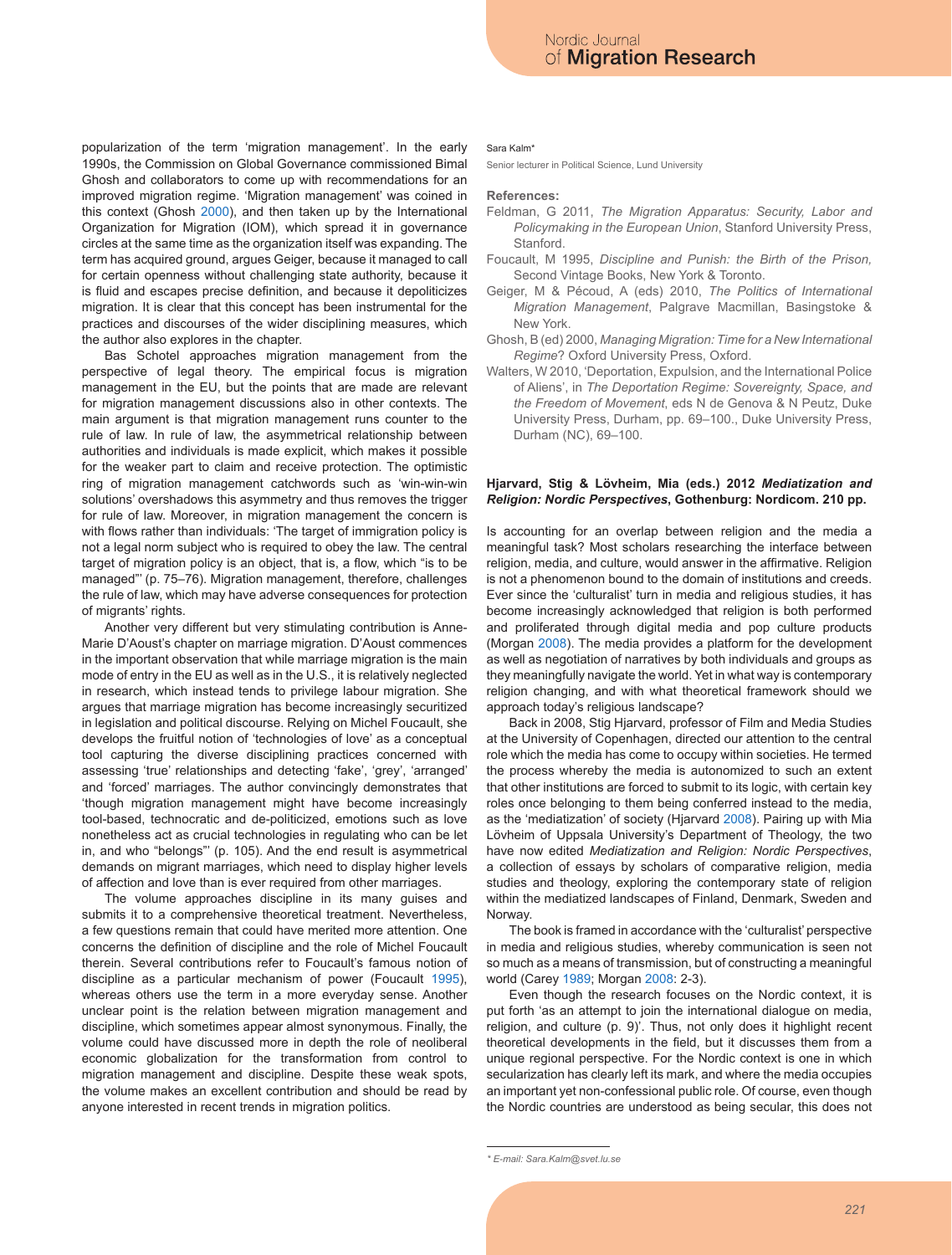entail an assumed eradication of religion, but the observation that religious institutions no longer occupy as prominent a socio-cultural role within them.

*Mediatization and Religion* consists of 10 chapters, divided into four sections. Included in the first section is an explanation of what mediatization is, as well as a discussion of the relationship between the Lutheran church and public media. In the next section, scholars explore the mediatization of social conflicts in the Nordic context. Then, in the third section, we are shown how changes in a media environment can affect and give rise to new forms of religious identity. And finally, the line between religion and popular culture is blurred.

The reader of *Mediatization and Religion* will come to realize a number of things. Such as how the media play a central role in the representation of religious institutions, pressuring them at times into acts of 'self-mediatization', whereby they must turn to media channels in order to defend themselves from criticism. We also learn how the internet and social media has come to affect both the religious socialization of young persons and the way in which pastors reach out to their congregations. The media provides a platform for the negotiation of individualized forms of religious identity, as well as the proliferation of supernatural content.

Of all the themes treated in the book, it was the concept of 'banal religion', as developed by Hjarvard (2008) in his previous work, which I find most interesting. In contrast to the coherent narratives of religious institutions, banal religion is understood as those supernatural elements which, given our cognitive predisposition towards certain imaginings, arrest our attention, elicit emotions and remain salient in our minds. Media institutions have appropriated these banal elements of religious thought in a secular manner, transforming them according to their own logics. This form of mediatized religion is emotion-driven, intuitive and entertaining. The supernatural elements in a pop culture product like Twilight, for example, as Line Nybro Petersen points out in her essay, works to draw consumers in, changing the way they imagine certain mythical figures. Not only that, but through acts of self-representation, such as writing a blog or attending movie premieres, fans are able to performatively express their identity as part of a community of like-minded persons, engaging in what Peterson terms 'emotional transcendence' (p. 177).

However, this raises the question, does the feeling of being a part of something 'larger than life' necessarily mean one is doing religion? Are sports fans doing religion when they gather in an emotionally charged atmosphere to celebrate and identify with their team? It seems appropriate to me to distinguish between say *Buffy the Vampire Slayer* fans who share spells within an online community (Pike 2007: 163) and those who do not. Clearly, religion dwells within popular culture, and clearly religion is a dynamic aspect of culture, but does this mean we should consider the mediatization of supernatural content as a new form of religion in itself?

Liv Ingeborg Lied addresses this in her essay, expressing concern over the distinction scholars may make between an assumed proper religion and the various non-institutional forms found within popular culture. For her, banal religion is but one mode of contemporary religion (pp. 194-196). This leads me to wonder then, whether the mediatization of religion does not therefore call for a reassessment of the issues pertaining to a definition of religion. What is it that makes a system of communication religious as opposed to secular? Clifford Geertz was of the opinion that religion entails an ethos grounded in a particular world view that orders reality, whether systematically or obscurely (Geertz 1973: 89-98).

Even if the practices of *Twilight* fandom entail acts of selfrepresentation, through which persons negotiate a sense of identity as belonging to a likeminded community, supernatural imagination often remains just that-imagination. A pop culture product may change the way in which we *imagine*- as in, hold an image of- the devil, vampires, angels or aliens, but it does not necessarily mean it will affect how we make sense of them as really existing spiritual subjects (cf. Lynch 2010: 49). Should our investment in a popular product or practice be a bit more than emotion-driven, intuitive and entertaining for it to be considered religious? These are all questions that *Mediatization and Religion* could have done more to address.

However, that being said, *Mediatization and Religion* will be of value to both students and scholars alike, within and without the Nordic context. It will prove accessible even to those who are unfamiliar with any of the previous literature on the media–religion interface. It is sure to open them up to, as well as spark an interest in, the agency of media institutions and the dynamics of contemporary religion. Grounded in empirical research, with each essay clearly written, *Mediatization and Religion* will have newcomers to the field, even from outside of the Nordic context, questioning the role of the media within their immediate environment. The book clearly demonstrates that the study of religion is anything but irrelevant. On the contrary, religious change is tied up with larger socio-cultural processes, with the contemporary state of religion revealing something about the mediatized society in which we live.

Thomas Ridgeon\*

Graduate Student in Comparative Religion Åbo Akademi

#### **References**

- Carrey, J 1989, *Communication as Culture, Essays on Media and Society*, Unwin Hyman, Boston.
- Geertz, C 1973, *The Interpretation of Cultures*, Basic Books, New York.
- Hjarvard, S 2008, 'The Mediatization of Society, A Theory of the Media as Agents of Social and Cultural Change', *Nordicom Review*, vol. 29, no. 2, pp. 105-134.
- Hjarvard, S 2008, 'The Mediatization of Religion, A Theory of the Media as Agents of Religious Change', Paper presented at the 5th *International Conference on Media, Religion and Culture, Mediating Religion in the Context of Multicultural Tension*, conference place, pp. 1-16. Available from: OIKOSNET Europe EAALCE: EAALCE IntraNet. [Last accessed 13.1. 2014].
- Lynch, G 2010, 'Object theory: toward an intersubjective, mediated, and dynamic theory of religion', in *Religion and Material Culture: The matter of belief*, ed D Morgan, Routledge, New York, pp. 40-54.
- Morgan, D (ed.) 2008, *Key Words In Religion, Media and Culture*, New York, Routledge.
- Pike, SM 2008, 'Religion', in *Key Words In Religion, Media and Culture*, ed D Morgan, Routledge, New York, pp. 160-171.

## **Martikainen, Tuomas, Saukkonen, Pasi & Säävälä, Minna (eds.) (2013)** *Muuttajat: Kansainvälinen muuttoliike ja suomalainen yhteiskunta***, Helsinki: Gaudeamus. 376 pp.**

Emigration and immigration have been part of Finnish history for a long period of time. The reviewed book *Muuttajat: Kansainvälinen muuttoliike ja suomalainen yhteiskunta* highlights this and many other qualities that tend to be overlooked in a current public discussion on migration taking place in Finland. By bringing together 23 scholars

*<sup>\*</sup> E-mail: Thomas.Ridgeon@abo.fi*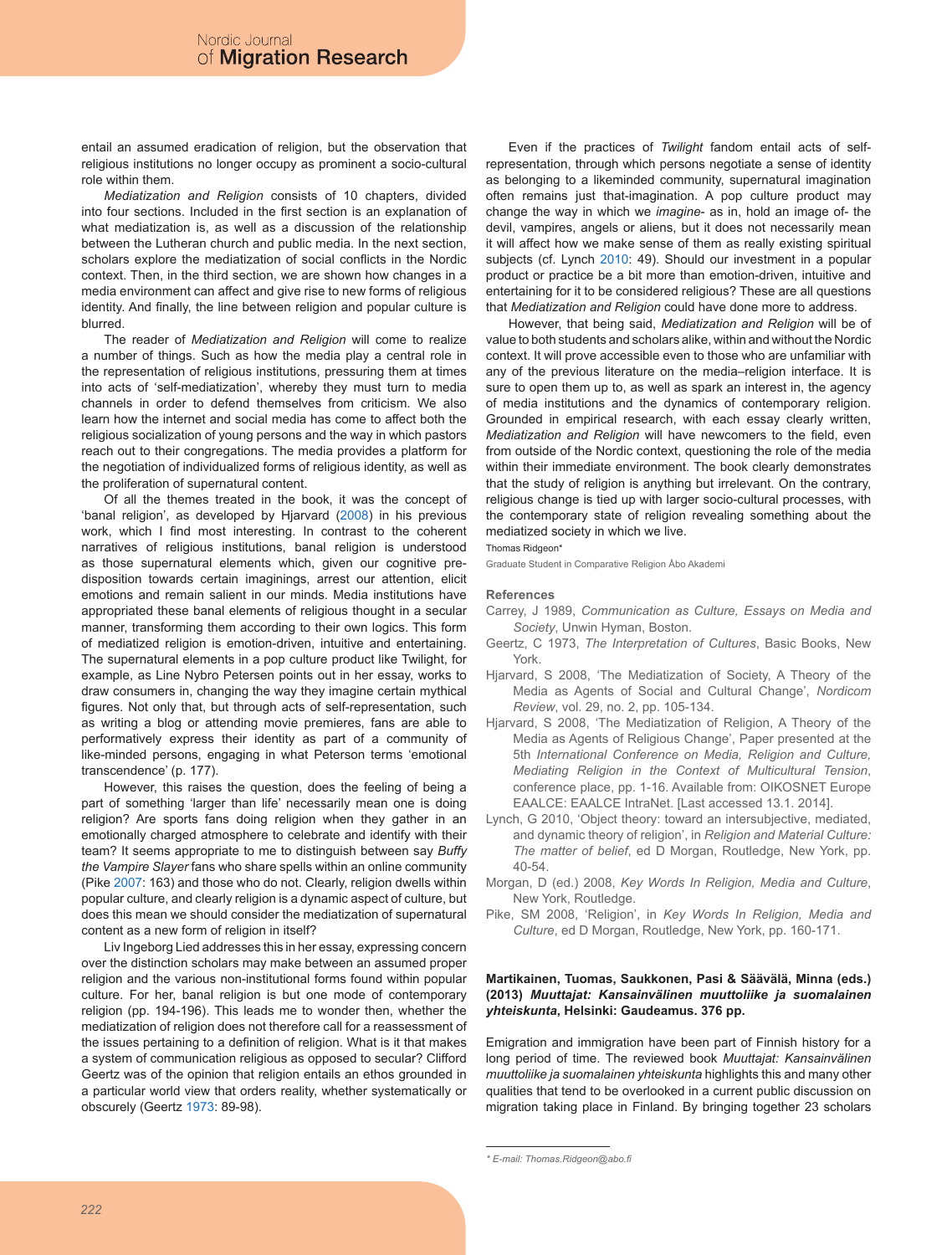and experts on migration studies, the editors, Tuomas Martikainen, Pasi Saukkonen and Minna Säävälä, make a noteworthy contribution to the discussion about increasingly multicultural Finland and its immigration, citizenship and integration policies. Right from the outset, a reader becomes aware that the issue of migration touches on a number of topical questions in Finnish society, ranging from economics, demographics and political participation to issues such as media, welfare and education, to name but a few. The book tries and succeeds in tackling with a great number of them.

The book consists of four main parts, each part comprising three to four chapters. The first part deals with migration mainly as a structural level phenomenon. Its chapters focus on migration flows in and out of Finland, migration legislation and immigration and integration policies. The second part examines the relations between and effects of migration on families, housing and last but not least health and social welfare in the Finnish context. The third part discusses migration from a perspective of integration by providing information on the interconnections between migration and education, language learning, employment and Finnish labour market. The fourth and final part contains articles about ethnic group relations and acculturation, political and civic participation and media. By including all these topics into one volume, the book produces mass of information on how migration influences Finnish society and what are the particular outcomes of the Finnish society for the living conditions of immigrants making their way in the country.

The chapters are written by renowned Finnish anthropologists, sociologists, economists, social psychologists, political scientists, linguists and other experts. The styles used in different chapters are coherent and the chapters are of consistent quality. The editors have done a good job in selecting the experts and gearing their work towards a cohesive volume. A critical reader could, however, ask why so few scholars working at universities outside the capital of Finland are invited to contribute this volume? Research on migration and ethnic relations is conducted, for example, in Joensuu, Kuopio, Oulu, Tampere and Rovaniemi. The more regionally balanced inclusion of authors could have highlighted the Finnish particularity of being a geographically large, yet sparsely populated country. In such setting, migration produces different social, political, economic and cultural effects than in bigger, centrally located cities.

The book appears to have a double purpose. First, its chapters have a practical aim of describing the state of affairs in relation to its particular subject. Second, they work as an introduction to research that has been conducted in Finland pertaining to the topic of the book. The best articles effortlessly combine these two objectives and succeed in combining the exploration of different levels of social structure, e.g. institutional and individual, as well as the relations that hold among them. Thus, the book functions as a kind of a handbook for those interested in migration in Finland, and my supposition is that this has also been the objective of the editors. The choice of language, i.e. the fact that book is written in Finnish and not in English may be taken as an indicator of the editors' interest in seeking for audience among Finnish-speaking high school students as well as outside the usual academic readership.

In this respect, I find the size of the book to be both its greatest asset as well as its weakness. It is a definite strength that by reading this book one gets a good overview of migration-related research conducted in Finland. The book also provides background knowledge to many burning political questions concerning, for example, the economic effects of migration, discrimination or the role of immigrants in the Finnish labour market. There is plenty of discussion going on in Finland on migration and it appears that people eagerly charge into this debate with little research-based knowledge on the topic. In fact, the debate often seems to take place on the basis of politicized, even fictional notions of immigration and immigrants, rather than on researched realities. Books like this one make information available for anyone considering participation in the public debate and policymaking on migration in Finland.

On the other hand, the decision to include so many authors with such different research interests has come to mean that to a degree the book lacks the 'oomph', i.e. a critical and insightful question that would bind all the chapters together and make the book, in its entirety, a very interesting reading. The questions asked and answered are manifold, all related to migration and Finland, but there is no shared argument or lines of argument that would run through the book. Without such critical viewpoint, the book may come across as a 'politically correct' presentation of Finnish migration studies. After finishing the collection of articles, a reader is left a little confused as to what the editors as a team have to say about the choices that have been made in Finland to deal with globalization and migration. A concluding assessment about the strengths and weaknesses of chosen policies and their outcomes in people's everyday lives is missing from the book. This would have been particularly useful as exactly these questions are topical, yet sensitive and much fought over, in Finnish society.

To make the book more accessible, I suggest a shorter, concise version of it to be published, perhaps on-line. My greatest concern is that in its current format the book draws the attention of those who already have a fairly good knowledge of migration issues or students who come across the book as part of their curricula. Due to its immense size, it may however leave cold those who preserve little previous interest in the subject matter and who might thus be in the greatest need for this kind of information.

Rather than offering significantly new insights into the research topic, the book presents an eminent selection of Finnish migration research from the past years and refers to academic discussions that many of the authors have previously been involved in. As such, it is a carefully edited and long-awaited contribution to the scholarly debate on migration and multiculturalism in Finland.

Tiina Sotkasiira\*

Post-Doctoral Researcher, University of Eastern Finland

## **Rytter, Mikkel (2013) F***amily Upheaval: Generation, Mobility, and Relatedness among Pakistani Migrants in Denmark***, New York & Oxford: Berghahn Books. 234 pp.**

Mikkel Rytter's *Family Upheaval* is a rich ethnography of Pakistani migrant families in Denmark. Focusing on relations between migrant parents and second-generation adult children, as well as with their extended family who remains in Pakistan, he considers how relatedness is negotiated generationally and transnationally and, in turn, shapes notions of identity and belonging. Rytter thus examines what he refers to as the 'destructive-productive' forces of family, whereby 'what it means to be and to do family' (p. 4) is not only contested and eroded, but also re-defined and transformed. The long-term fieldwork on which the book is based – conducted from 2001 to 2008 in Copenhagen – offers an in-depth perspective into the dynamics of such families. Rytter's attentiveness to processes of familial connection, dis-connection and re-connection marks an important contribution to studies of transnational and migrant families, many of which present the family as a resource for migration and settlement, particularly in the face of hostility from 'receiving'

*<sup>\*</sup> E-mail: tiina.sotkasiira@uef.fi*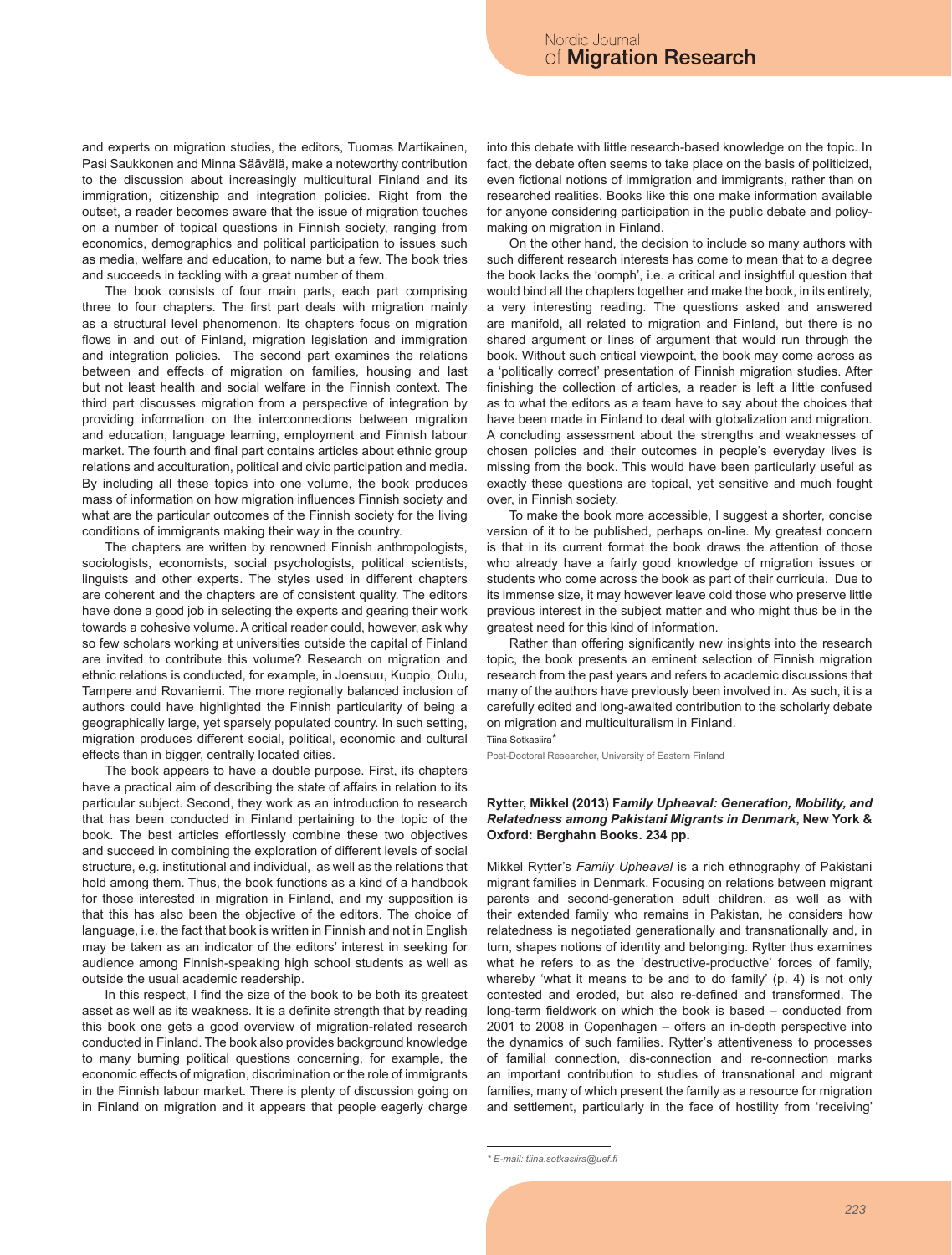societies. His focus on (migrant) families is timely because families are often seen as a moral barometer for the wider society, making them key topics of public and policy concern. Placing Muslim migrant families from Pakistan at the centre of investigation enables the reader to understand how the socio-political context in Denmark and globally with regard to concerns about terrorism and state securitization following the events of September 11, 2001 contributes to family upheaval. The book, therefore, provides a new and crucial vantage point on the legal, social and moral regulation and (re-) constitution of migrant families.

Divided into four parts that serve as entry points into the dynamics of Pakistani migrant family life, Rytter's book deftly combines attention to the macro-level of the nation-state and wider global context and to the micro-level of lived experience. The first chapter in Part I: Histories begins by detailing changing Danish immigration and integration discourses since the late 1960s and early 1970s when many Pakistanis arrived in Denmark, before highlighting how the events of September 11, 2001 transformed Pakistani migrant families into the 'usual suspects' who pose a potential but perpetual security threat. In discussing the migration projects of these families who largely moved from rural Punjab in Chapter 2, Rytter demonstrates the ways in which the so-called economic migration and family migration are intertwined at the level of everyday life. He lays the foundation for understanding the moral and symbolic stakes these families face(d) in trying to create lives in Copenhagen. In turning to settlement and community formation processes, Rytter goes on to reveal the rivalry between families as they vie(d) for higher social status in the nascent Pakistani community. At the same time, their efforts to raise their families and become successful are interpenetrated by an increasingly hostile Danish context that creates conflicts between the generations over whether to stay or move (back) to Pakistan and fuels competition within the community.

Through the compelling stories of numerous couples, Part II: Marriages examines how the decision of whom to marry among second-generation Pakistanis shapes their trajectories and future lives. Its analysis of the convergence of internal family dynamics and external interventions in the form of restrictive Danish legislation on family reunification, and the contradictory and painful consequences that follow, makes this section the strongest in the book. Chapter 3 highlights the emergence of love marriages among young Pakistanis in Denmark and the ways in which it challenges the preference of parents and extended family for arranged endogamous marriages, but dovetails with those of the Danish nation-state, which views a person living in Denmark to be a 'good partner choice' (p. 78). Those who decide to engage in a transnational marriage with a spouse from Pakistan face numerous legal obstacles to reunifying in Denmark (Chapter 4), which, in order to navigate, may entail couples moving to southern Sweden, at least temporarily, while they try to meet the state requirements necessary to live in Copenhagen. In this way, we see how the 'territorial border of the nation-state' becomes a 'moral boundary' that dictates whom to marry and how to arrange familial life (p. 103). Chapter 5 links this discussion of family-making to questions of belonging vis-à-vis Danish society, tackling how images of the 'family of Denmark' are invoked discursively to assert who is a 'real' Dane.

If Pakistani migrants, even those in the second generation who were born in Denmark, are treated as 'not-quite-real' Danes, their ongoing relationship with Pakistan, the focus of Part III: Homeland, is no more straightforward. Rytter begins by examining some families' decision to return to Pakistan in pursuit of an idealized image of the happy extended family, before moving on to explore the contested ideas among different family members regarding Pakistan. His attentiveness to how people's orientation towards the 'homeland' shifts over the course of their lives underscores the importance of approaching migration as a long-term project, which he was well positioned to capture through his extended fieldwork. In the subsequent two chapters, we see how conflicts over which country should be considered the 'homeland(s)' of the 'family' play out generationally and transnationally in migrant families and within the local Pakistani community.

The last part of the book, Part IV: Afflictions, focuses on *kalu jaddu* (sorcery) as a space for and means of negotiating problems in local and transnational family life. More specifically, suspicions and rumours of sorcery among kin offer a way of making sense of familial conflicts and personal adversity. *Kalu jaddu* is thus an example of the 'destructive-productive' force of family life, which can corrode shared ideas of relatedness and break down familial relations, while also enabling new ways of relating to be created. Rytter notes that many educated second-generation Pakistanis are reluctant to acknowledge sorcery as a possible explanation for their misfortunes because it is associated with a 'village mentality' held by 'cultural' people and 'traditional' families from rural origins (p. 170). However, he argues that *kalu jaddu* is better understood as a modern discourse and practice that both reflects and speaks to the uncertainty and flux generated by family upheaval and the nonrecognition of Muslims migrants in Danish society. His argument taps into current thinking in African anthropology regarding witchcraft as a part of modernity, rather than a remnant of tradition, and signals an interesting comparative point. Including the perspectives of nonmigrant kin in Pakistan and the 'cultural-religious Punjabi universe' more generally (p. 195) would have made a valuable addition to this part of the book in particular.

The book's strength is its nuanced, historically dynamic approach to Pakistani migrant families and the ways in which this particular social and historical moment of securitization and suspicion conditions their negotiations over relatedness, identity and belonging. Rytter's much appreciated deconstruction of the family as a monolithic social unit does, however, have the downside of making it difficult to grasp a sense of what might be called familyhood. Consequently, the affective dimensions of familial conflicts are not made as explicit as they might be. Similarly, his focus on the family means that the wider social lives of the first and especially the second generation receive less attention. While the closing of the two community organizations introduced in Chapters 7 and 8 suggest the decline of national affiliation among Pakistanis, there are only glimpses of the new social ties being created. A consequence of these (inevitable) choices is that interesting questions, for example, about emergent forms of identity along religious lines that enable younger Pakistanis to transcend their second-class status in Denmark, fall outside the scope of the book. Given the richness of the material presented, these points reflect the ideas of what else can and indeed should be explored in future research. The book will be of great interest not only to anthropologists of South Asian diasporas but also to the growing and interdisciplinary field of family and marriage migration scholars who are attuned to the tremendous and contradictory powers of nation-states to (re-)shape families and other intimate relations. Leslie Fesenmyer\*

DPhil, ESRC Future Research Leaders Fellow, COMPAS, University of Oxford

*<sup>\*</sup> E-mail: leslie.fesenmyer@anthro.ox.ac.uk*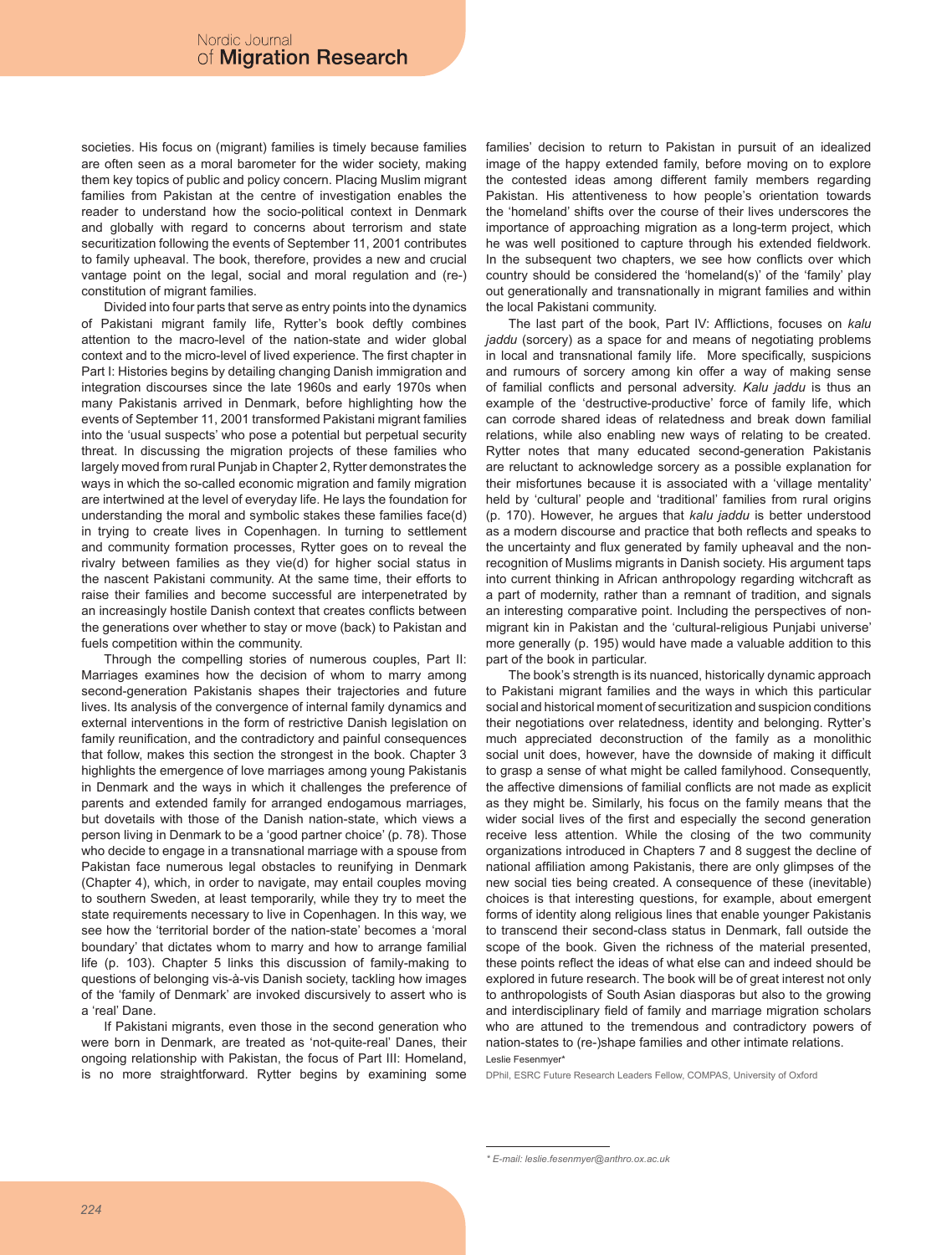## **Triandafyllidou, Anna (ed.) (2012)** *Irregular migration and domestic work in Europe***. Who cares? Farnham: Ashgate. 232 pp.**

Demographic changes of ageing population and women's active participation in labour market in Europe has increased the demand of domestic workers. In several European countries, a change from a family model of care to a so-called 'immigrant in a family model' is taking place (Lutz & Palenga-Möllenbeck 2010: 8; see also Chapter 4 in this publication). On the one hand, the growing need of domestic workers in industrialized countries has caused a brain drain amongst care workers in several sending countries (Hochschild & Ehrenriech 2002). On the other hand, the need of domestic workers provides an opportunity in particular for non-European immigrant women to gain access to labour market. In comparison to other occupational sectors, domestic work is popular among irregular immigrant women who do not need to fear a police raid, because they are working in private homes. The reverse side of the situation is the mutual dependence between the employer and employee where the employer often is in a stronger position.

*Irregular migration and domestic work in Europe. Who cares?* gives a thorough illustration of the irregular migrant domestic workers' working conditions and limited access to social and health services. The book also explores the domestic workers´ transnational family relations. This publication shows how several migrant women with irregular status find an occupational strategy to go further in their lives after that their employment rights have been maltreated by their employers. The book is edited by Anna Triandafyllidou who is a professor at the European University Institute, Robert Schuman Centre for Advanced studies in Florence, Italy.

The book consists of eight country cases covering Belgium, France, Germany, Greece, Ireland, Italy, the Netherlands and Spain. These cases focus on three core features of irregular domestic work: working conditions, health issues and family life. Attention is also given to types of domestic work, i.e. if the workers are so-called live-in or live-out with one employer or many employers. The chosen countries have all a long history of domestic workers residing from Non-European countries. However, it would have been interesting to read about irregular immigrant domestic workers' living and working conditions in Northern and Eastern Europe as well.

The main objective is to elaborate the irregular domestic work discussion by exploring three topics, which are closely related with the 'global care chain' discourse (Hochschild 2000): (1) 'the notion of career' discussed for irregular immigrant workers; (2) the interpretation of 'legality and irregularity, which emphasize the blurred borders between these two concepts and (3) the irregular domestic workers' right and opportunity to have a family life (see also p. 3). This publication also aims to give a critical assessment of the policy solutions done by policy-makers in different European countries. Beneath I will discuss some of the core topics explored by the authors.

The introductory chapter *Irregular migration and domestic work in Europe. Who cares?* by Triandafyllidou outlines clearly the main objectives and challenges of the publication. The descriptive chapters are written by both junior and senior scholars from diverse disciplinary approaches, such as anthropology, ethnic and migration studies, political science and sociology. The authors' multidisciplinary backgrounds give a most welcome input to the contemporary discourse on the global care chain. The country cases represented differ from each other partly due to the academic interests and backgrounds of the authors. Each author has

conducted between 10 and 15 interviews for their country case. The quotations based on interviewees' working and living experiences give an additional richness to the chapters. All chapters illustrate the precarious working conditions of irregular migrant domestic workers, who often are women. These precarious conditions are characterized by underpaid hours, the refusal of written contract and a weak bargaining position especially among lived-in domestic workers. The country case chapters show the importance of social networks, information and access to NGOs, which can help the domestic workers to obtain improved working conditions and help with family reunification.

The regularization of migrant domestic workers has been improved amongst others by a so-called cheque-service system in some of the member states of the European Union. The first country case chapter deals with the irregular migrant domestic workers in Belgium. Here, Marie Godin highlights the role of the state intervention called as 'cheque-service' system, which enables services by domestic workers to private users. The original aim was to include unemployed Belgian workers to the labour market and not specifically foreign workers. The cheque-service system has enabled the first formal job opportunity for those immigrant women who have been regularized. The change from 'employer–worker' to the 'employer–client–worker', where the tasks of the domestic worker may go beyond the written tasks in the work contract, is mentioned as a weakness in this system. Similarly, Michaela Maroufof discusses in her chapter the situation of the domestic immigrant workers who reside in Greece irregularly. This chapter shows how difficult it is for immigrant women to obtain regular residence status and formal work contract. Specially, the migrant workers can find themselves in precarious position if they lack social networks and formal documents. In 2011, the Greek state introduced a cheque-service system including also employees' social security contributions. This cheque-service system may improve the position of the domestic immigrant workers with residence permit and open a dialogue towards regularization of immigrant domestic workers in Greece.

The weak bargaining position and exploitation of domestic workers is discussed by Sally Daly who analyses how the domestic work is still not valuated as work, which could be part of the workpermit system. The devaluation of domestic work done by immigrant women leads to diverse forms of exploitation of domestic workers, in particular of the live-in ones. Daly states that the crucial importance for the domestic immigrant women is to regularize their status, which would give an opportunity for them to claim for their rights.

The surviving and regularizing strategies of undocumented domestic workers is explored by Paola Bonizzoni who demonstrates how half of the Italian work force working off the book were employed within the domestic sector (around 200 000 persons). Informal work can partly be explained as cultural tradition, where working 'in black' is perceived as normal practice. Several of the informants have faced not only violations of their work relationship but also with respect to family life and health. For example, many of the live-in domestic workers had experienced stress and burnout due to overwork and heavy responsibilities. The regularization of domestic work is seldom provided by the employer due to fear of possible penalties. The final *chapter Irregular migrant domestic workers in Europe: major socioeconomic challenges* written by Anna Triandafyllidou and Thanos Maroukis consists of an analysis at the European comparative level of the current situation of irregular migrant domestic workers. It outlines both common and diverging standards, policies and practices in respective countries described previously.